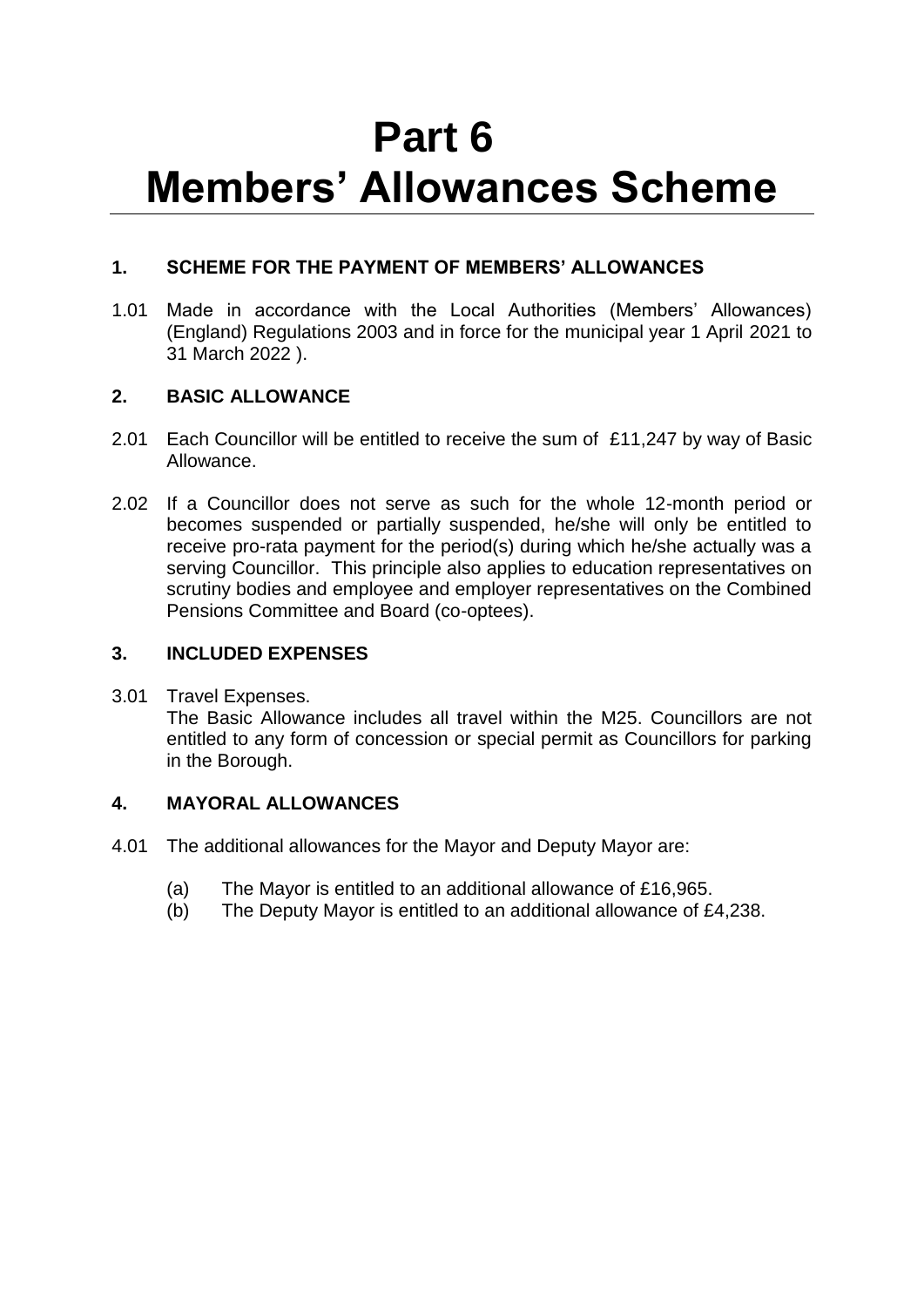# **5. SPECIAL RESPONSIBILITY ALLOWANCES**

5.01 For the period 1 April 2021 to 31 March *2022*, Haringey Council will allocate Special Responsibility Allowances in six bands, to Councillors who take on certain additional roles, in accordance with Table A below. If a Councillor does not serve as such for the whole period or becomes suspended or partially suspended, he/she will only be entitled to receive pro-rata payment for the period(s) during which he/she actually was a serving Councillor and had the special responsibilities .

# **Table A**

| Band              | Position                                                                                                                                                                                                                                                       | Special<br>Allowance | <b>Total Allowance</b><br>(including Basic<br>Allowance) |
|-------------------|----------------------------------------------------------------------------------------------------------------------------------------------------------------------------------------------------------------------------------------------------------------|----------------------|----------------------------------------------------------|
| <b>Band</b><br>4  | •Leader                                                                                                                                                                                                                                                        | £33,926              | £45,173                                                  |
| <b>Band</b><br>3B | 9 or fewer x Cabinet Members                                                                                                                                                                                                                                   | £25,443              | £36,690                                                  |
| Band<br>3A        | • Chair of Overview and Scrutiny<br>Committee                                                                                                                                                                                                                  | £23,134              | £34,381                                                  |
| <b>Band</b><br>2B | •Chief Whip<br>•Chair of Strategic Planning and<br><b>Planning Sub Committee</b><br><b>Chair of Alexandra Palace and Park</b><br><b>Board</b><br><b>-Leader of the Principal Opposition</b>                                                                    | £16, 965             | £28,212                                                  |
| <b>Band</b><br>2A | 4 x Councillors serving on Overview and<br><b>Scrutiny Committee</b>                                                                                                                                                                                           | £15, 421             | £26,668                                                  |
| Band<br>1B        | •Chair of Combined Pensions<br><b>Committee and Board</b><br>•Chair of Staffing and Remuneration<br>Committee<br><b>.</b> Chair of Standards Committee<br>•Chair of Corporate Committee<br>•Chair of Licensing Committee and<br><b>Licensing Sub Committee</b> | £8,482               | £19,729                                                  |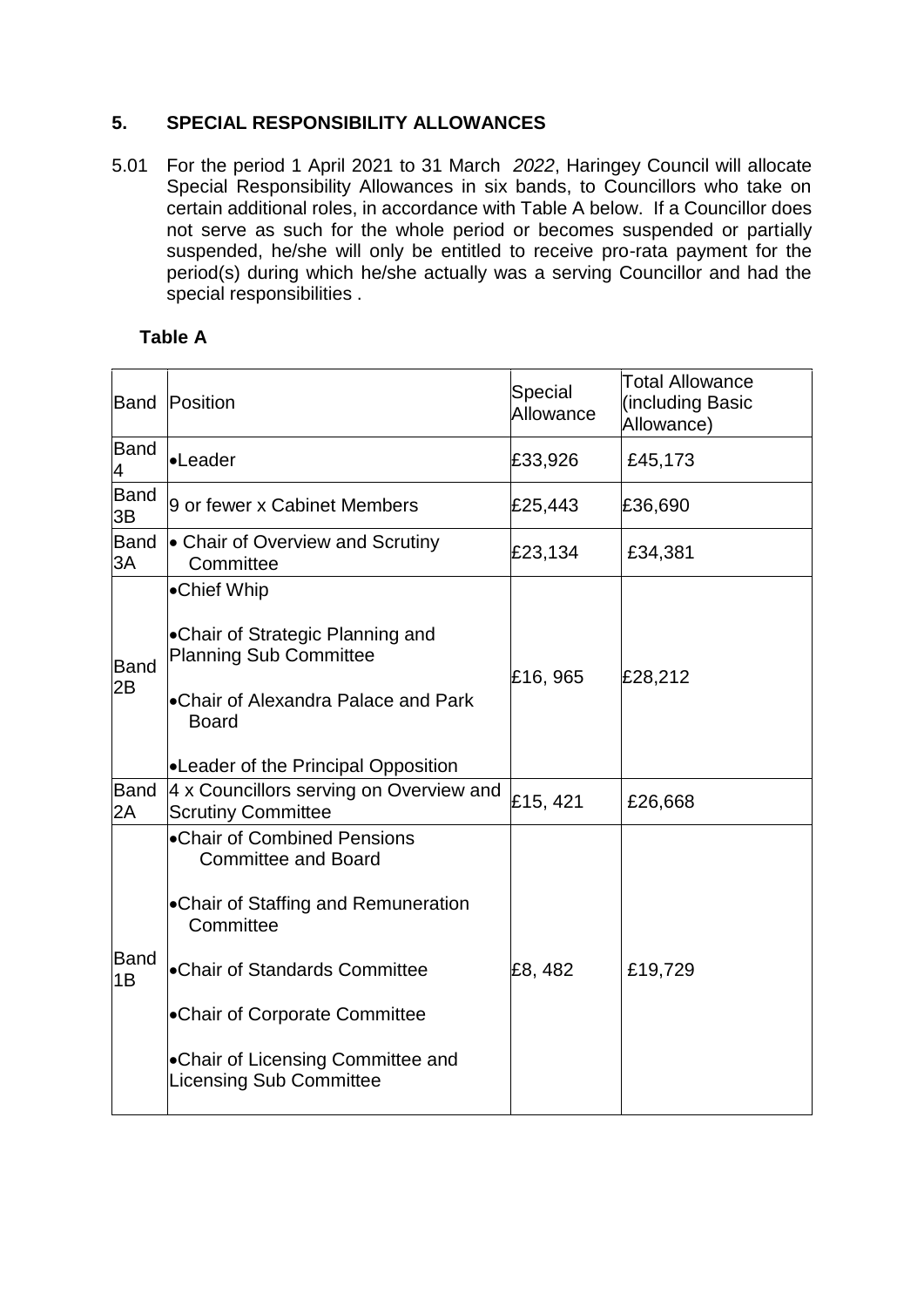| <b>Leader of the second Opposition Group</b><br>or Deputy Leader of the Principal<br>Opposition |  |
|-------------------------------------------------------------------------------------------------|--|
| • Chief Whip of the Principal Opposition                                                        |  |

## **6. MULTIPLE RESPONSIBILITIES**

6.01 Where a Councillor holds more than one post of special responsibility, he/she may only receive one Special Responsibility Allowance. Where a Councillor holds more than one post of special responsibility and the posts have Special Responsibility Allowances of different monetary values, the Councillor would receive the higher one. For the purposes of this paragraph, the Mayor and Deputy Mayor count as posts of special responsibility.

## **7. CO-OPTEES' ALLOWANCES**

7.01 Each education representative on scrutiny bodies, and each employee and employer representative on the Combined Pensions Committee and Board, is entitled to an allowance of £154 per meeting attended, to a maximum of £616. No allowances are payable to others who are not elected Councillors.

## **8. BABYSITTING AND DEPENDANTS ALLOWANCE**

- 8.01 Councillors and non-elected members can claim this allowance based on the following:
- (a) That reimbursement be made at the London Living Wage. The period of payment should include the time of the meeting, together with reasonable travelling time of the member, plus any necessary travelling expenses of the carer to and from their home.
- (b) Children over the age of 16 must not be claimed for, unless suffering from an illness or disability making constant care essential.

# **9. TRAVELLING AND SUBSISTENCE ALLOWANCE**

- 9.01 Councillors can claim this allowance for attending approved meetings, training and conferences etc. only to the extent that it involves travel outside the M25. Claims must be based on the following:
	- (a) The mileage rate for travel by private car is 34.6 pence per mile. An extra 3 pence per mile is payable for each passenger for whom a travelling allowance would otherwise be payable. The cost of tolls, ferries and parking charges can be claimed.
	- (b) The mileage rate for travel by solo motor cycle is :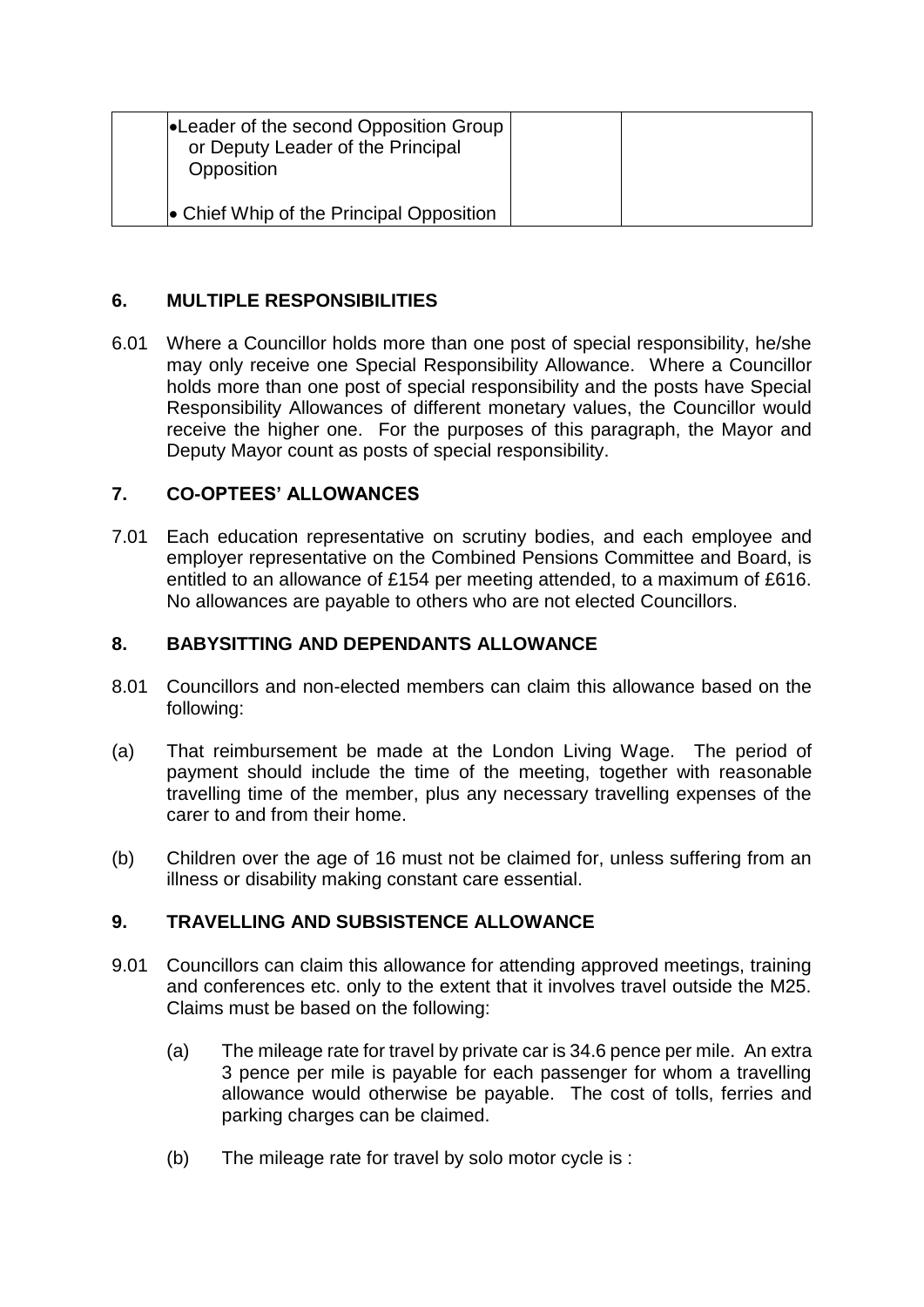| Not exceeding | 150 cc                     | 8.5 pence per mile  |
|---------------|----------------------------|---------------------|
| Over          | 150 cc but not over 500 cc | 12.3 pence per mile |
| Over          | 500 cc                     | 16.5 pence per mile |

- (c) On public transport only the ordinary or cheaper fare can be claimed where more than one class is available.
- (d) The cost of a taxi, including a reasonable tip, can be claimed only in case of urgency or where public transport is not practicable or reasonably available.
- (e) The maximum rates for subsistence allowance on approved duties are as follows:

| For an absence of more than 4 hours before 11.00                                   | £4.92 |
|------------------------------------------------------------------------------------|-------|
| For an absence of more than 4 hours including lunchtime<br>between 12.00 and 14.00 | £6.77 |
| For an absence of more than 4 hours including the<br>period 15.00 to 18.00         | £2.67 |
| For an absence of more than 4 hours ending after 19.00                             | £8.38 |

#### **10. CLAIMS AND PAYMENTS**

- 10.01 Where a Councillor is also a Councillor of another authority, that Councillor may not receive allowances from more than one authority in respect of the same duties.
- 10.02 The Basic Allowance and Special Responsibility Allowances will be paid in equal monthly instalments.
- 10.03 The Co-optees' Allowance must be claimed by, and will be paid at, the end of the municipal year, subject to paragraphs 2.02 above and 10.05 below.
- 10.04 All claims for Travelling and Subsistence Allowance and Babysitting and Dependants Allowance must be made within two months of the relevant meeting or the costs being incurred by the Councillor or non-elected member, subject to paragraph 10.05 below.
- 10.05 If any Allowance under paragraphs 10.03 or 10.04 is not claimed within the prescribed time limit, the Democratic Services Manager shall have a discretion to make the payment nonetheless.
- 10.06 Any Councillor or non-elected member may elect to forego his/her entitlement to all or part of any allowance by giving written notice at any time to the Democratic Services Manager.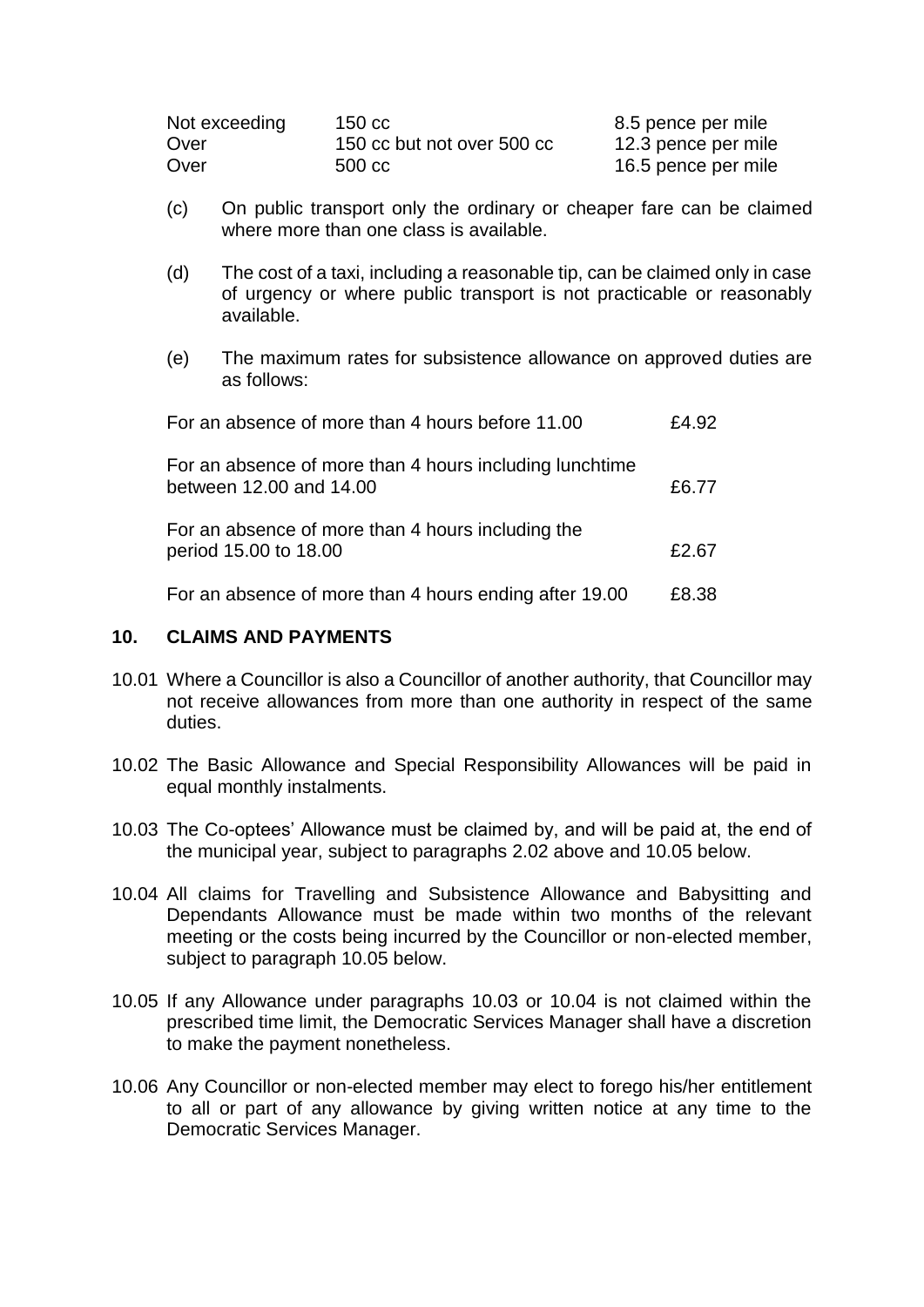#### **11 MATERNITY, ADOPTION, SHARED PARENTAL, PATERNITY AND SICKNESS PAY**

- 11.01 Subject to this paragraph 11, all Members shall continue to receive their Basic Allowance in full in the case of maternity, adoption, shared parental, paternity and sickness leave, as long as they remain a Councillor. This includes Members becoming parents through surrogacy arrangements.
- 11.02 Members entitled to a Special Responsibility Allowance shall continue to receive their allowance in full in the case of maternity, adoption, shared parental, paternity and sickness leave for a six month period. Extension of this period of leave will require prior 2 months' written notice to be given to the Political Leader of the respective political group. If the extended leave is agreed by that Political Leader, a report will be compiled to seek executive approval from before the point of the 6 months' leave expiry, for the extension of this leave. The Council (or Leader in case of Cabinet Members) may, depending on the circumstances, appoint a replacement to cover the period of absence who will be entitled to the SRA pro rata for the period of the temporary appointment.
- 11.03 The Democratic and Scrutiny Services Manager will write to the Member to confirm the continuation of allowances and until what date they will continue.
- 11.04 Leave arrangements are unaffected by the number of children born from a single pregnancy or placed as part of a single adoption.

#### **Maternity Leave**

- 11.05 A Member is entitled to take up to 52 weeks' maternity leave starting no earlier than the 11th week before the expected week of childbirth, except following a premature birth, and no later than the day following the actual date of birth.
- 11.06 The Member must notify the Democratic Services and Scrutiny Manager of their intention to take maternity leave in writing no later than 4 weeks before the date they wish the period of maternity leave to start and:
	- i) Confirm the expected week of childbirth;
	- ii) Provide a copy of the MATB1 (available from a doctor or midwife);
	- iii) Confirm the date on which the Member intends her maternity leave to start.

### **Adoption Leave**

11.07 A Member is entitled to take up to 52 weeks of adoption leave starting no earlier than 14 days before the child is expected to be placed and no later than the expected placement date, or if the child is adopted from overseas, no later than 28 days after the date on which the child enters Great Britain,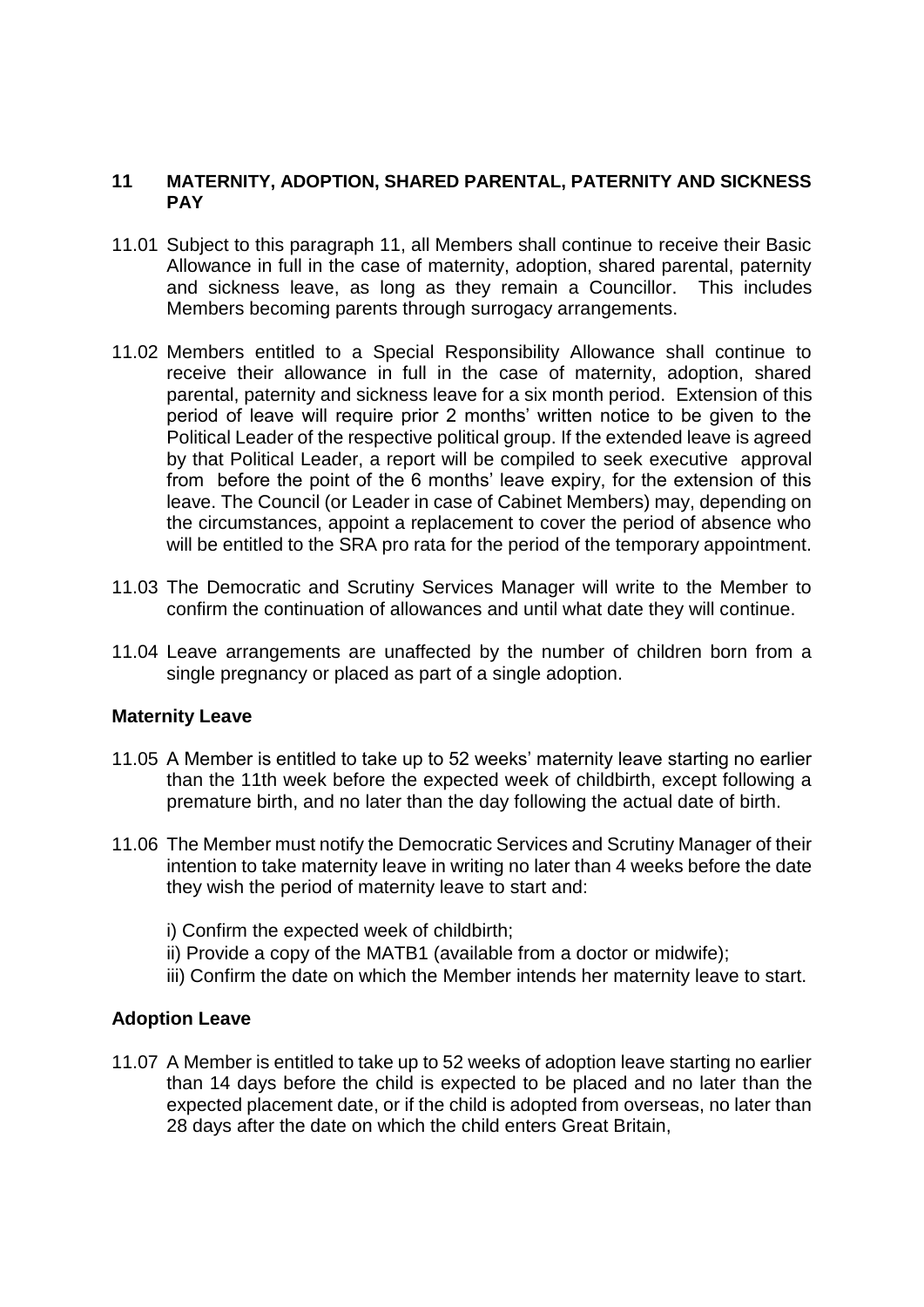11.08 The Member must notify the Democratic Services and Scrutiny Manager in the case of a UK adoption of their intention to take adoption leave in writing no more than seven days after the date on which the Member is notified of having been matched with the child for adoption or, where that is not reasonably practicable, as soon as is reasonably practicable thereafter. In the case of an overseas adoption, the Member must notify the Democratic Services and Scrutiny Manager of their intention to take adoption leave in writing, no more than 28 days after s/he received the official notification and:

i) Confirm the date the child is expected to be placed with him/her for adoption (UK Adoption) or the date on which the Member received an official notification and the date on which the child is expected to enter Great Britain (overseas adoption);

ii) Provide a copy of the matching certificate/official notification. The matching certificate must be issued by the adoption agency that matched the Member to the child and must contain the name and address of the agency, the date on which the Member was notified that s/he had been matched to the child, and the date on which the agency expects to place the child with the Member.;

(iii) in the case of an overseas adoption, the date of entry of the child into Great **Britain** 

iv) Confirm the date which the Member has chosen his/her adoption leave to start.

## **Shared Parental Leave**

11.09 A Member is entitled to Shared Parental Leave if they are :-

- (i) the mother, or expectant mother, of a child, or the father of the child, or at the date of the child's birth the spouse, civil partner or partner of the mother/expectant mother, and at the date of birth the mother and the father/spouse/civil partner/partner share the main caring responsibility for the child; or
- (ii) the adopter of a child, or at the date that the child is placed for adoption the person who is the spouse, civil partner or partner of the adopter, and at the date of the placement of the child for adoption the adopter and the spouse/civil partner/partner share the main caring responsibility for the child. Where two people have been matched jointly, the adopter is whoever has elected to be the child's adopter.
- 11.10 A Member may share up to 50 weeks' leave if the mother/ adopter curtails their maternity/adoption leave before using their full entitlement of 52 weeks. The number of weeks available as Shared Parental Leave will be reduced by the number of weeks maternity or adoption leave that has already been taken by the mother or adopter.
- 11.11 Shared Parental Leave can be taken as one continuous block or in multiples of complete weeks, but must end no later than one year after the birth/placement for adoption of the child.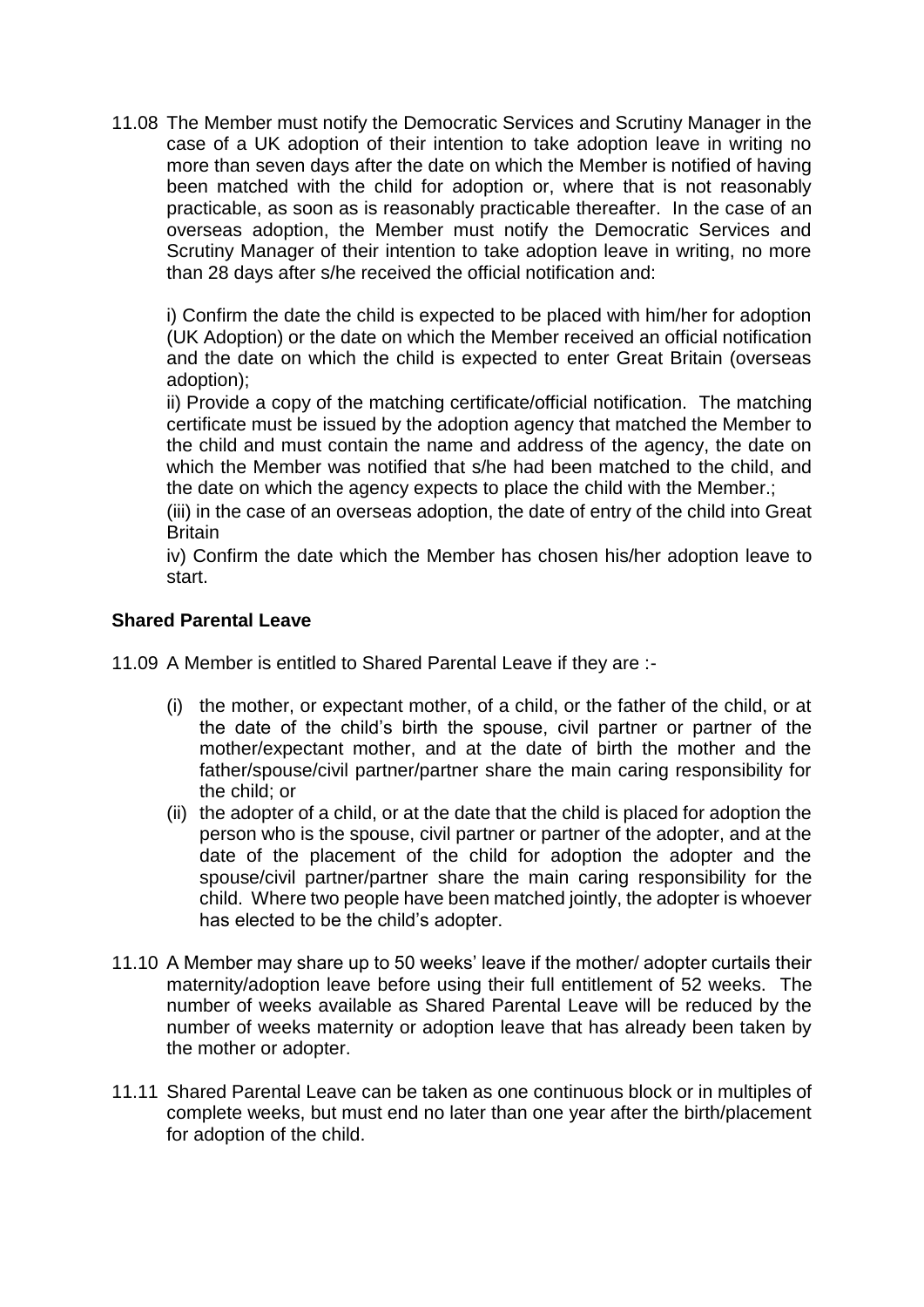- 11.12 The Member must notify the Democratic Services and Scrutiny Manager of their intention to take shared parental leave in writing no later than 8 weeks before the date they wish the period of shared parental leave to start, and must in writing provide the following information
- (i) in the case of the birth of a child:-
- the names of the mother and of the father/spouse/civil partner/partner,
- the start and end dates of any period of maternity leave to be taken by the Member,
- the total amount of Shared Parental Leave available,
- the expected week of birth
- the date of birth (where the child is not yet born, this information must be provided as soon as reasonably practicable after the birth and, in any event, before the first period of Shared Parental Leave to be taken by the Member)
- how much Shared Parental Leave the mother and the father/spouse/civil partner/partner each intend to take
- an indication as to when the Member intends to take Shared Parental Leave. Including the start and end dates for each period of leave.
- (ii) in the case of the adoption of a child:-
- the names of the adopter and of the spouse/civil partner/partner,
- the date that the adopter was notified of having been matched for adoption with the child
- the date that the child is expected to be placed for adoption
- the date of the placement ( where the child has yet to be placed for adoption, this information must be provided as soon as reasonably practicable after the placement and, in any event, before the first period of Shared Parental Leave to be taken by the Member)
- the start and end dates of any period of adoption leave to be taken by the adopter,
- the total amount of Shared Parental Leave available,
- how much Shared Parental Leave the adopter and the spouse/civil partner/partner each intend to take
- an indication as to when the Member intends to take Shared Parental Leave. Including the start and end dates for each period of leave.

# **Paternity Leave**

- 11.13 A Member is entitled to take up to two weeks' paternity leave to help care for the child, or to support the child's mother/adopter, if they are either: the father of the child (whether or not they are the biological father); the spouse, civil partner or partner of the mother/adopter.
- 11.14 The Member may take one week or two consecutive weeks of paternity leave, but not single days or less than a week's duration. Paternity leave must be taken within 56 days of the birth or adoption.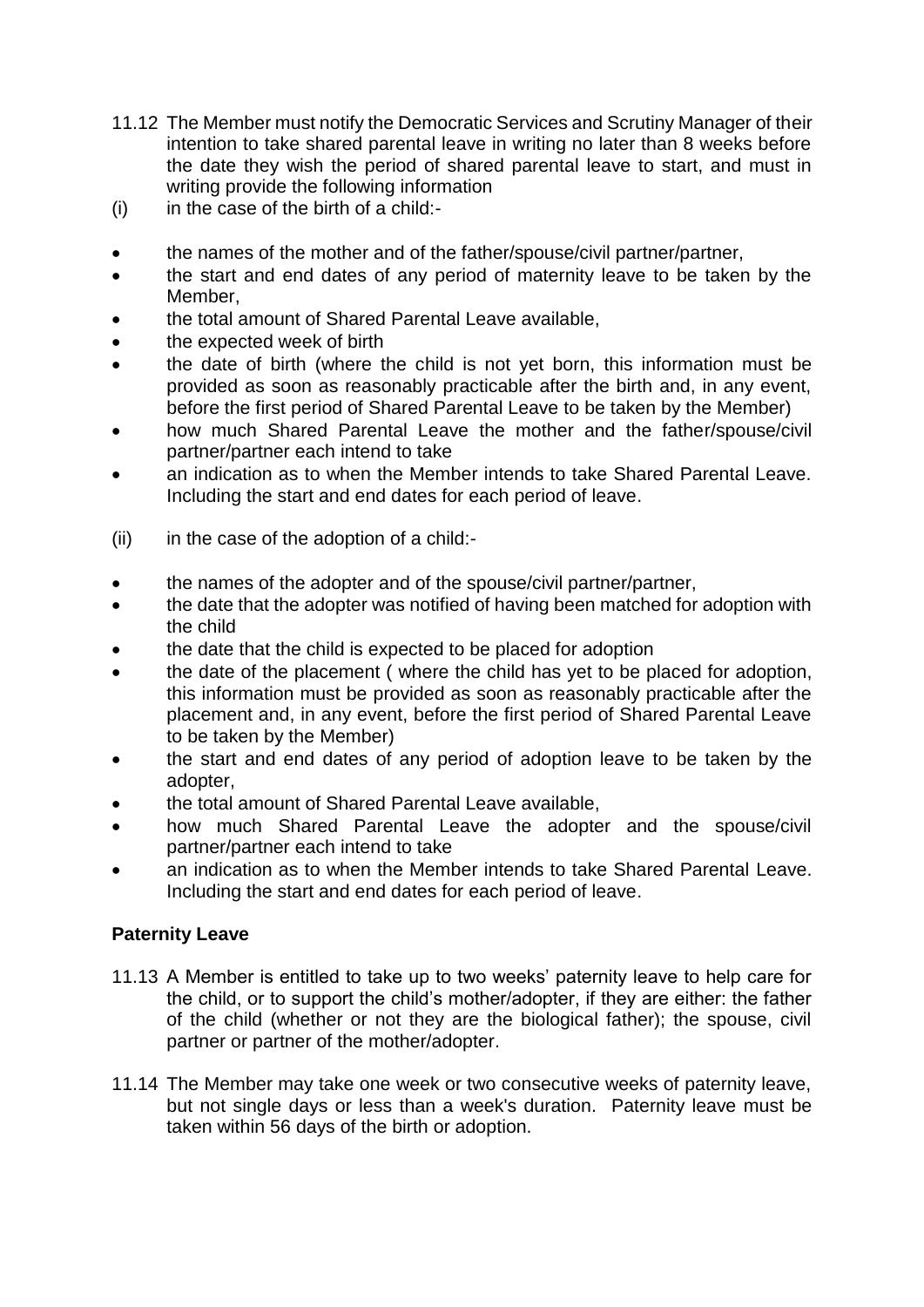11.15 The Member must notify the Democratic Services and Scrutiny Manager of their intention to take paternity leave in writing no later than 4 weeks before they wish the period of paternity leave to start (childbirth) or no more than seven days after the date on which the adopter is notified of having been matched with the child or, where that is not reasonably practicable, as soon as is reasonably practicable; and:

i) Confirm the expected week of childbirth; or the dates on which the adopter was notified that s/he had been matched with the child and on which the child is expected to be placed for adoption with the adopter(UK Adoption); or the dates on which the adopter received official notification and on which the child is expected to enter Great Britain (Overseas Adoption);

ii) or matching certificate/official notification;

iii) Confirm the length of the absence and the date on which the Member has chosen to begin his/her leave

- 11.16 If the Member wishes to change the start date of a period of leave, they should write to the Democratic Services and Scrutiny Manager no later than 4 weeks before either the original start date 'or' the new start date (whichever is earlier). The Democratic Services and Scrutiny Manager will ensure that HR Services are informed within 2 working days of receipt of the details.
- 11.17 If the Member wishes to change the end date of a period of leave they should write to the Democratic Services and Scrutiny Manager at least 4 weeks before either the original end date or the new end date (whichever is earlier). The Democratic Services and Scrutiny Manager will ensure that HR Services are informed within 2 working days of receipt of the details.
- 11.18 HR Services will provide confirmation that the information on revised dates has been received and that relevant re-instatement or adjustment of any SRA has taken place, with a copy to Democratic Services, within 10 working days.

### **Sickness Leave**

- 11.19 A Member who is sick will continue to receive the basic allowance as long as they remain a Councillor. They will also continue to receive any SRA for a six month period. Extension of this period of leave will require prior 2 months' written notice to be given to the Political Leader of the respective political group. If the extended leave is agreed by that Political Leader, a report will be compiled to seek *executive* approval before the point of the 6 months' leave expiry, for the extension of this leave. This is in accordance with section 85 of the 1972 Local Government Act.
- 11.20 If a Member decides not to return to office following either during or on their expiry of maternity, adoption, shared parental, paternity or sickness leave, the Chief Executive must be notified. HR Services must then be informed within two working days of receiving notification. Allowances will cease from the effective resignation date.